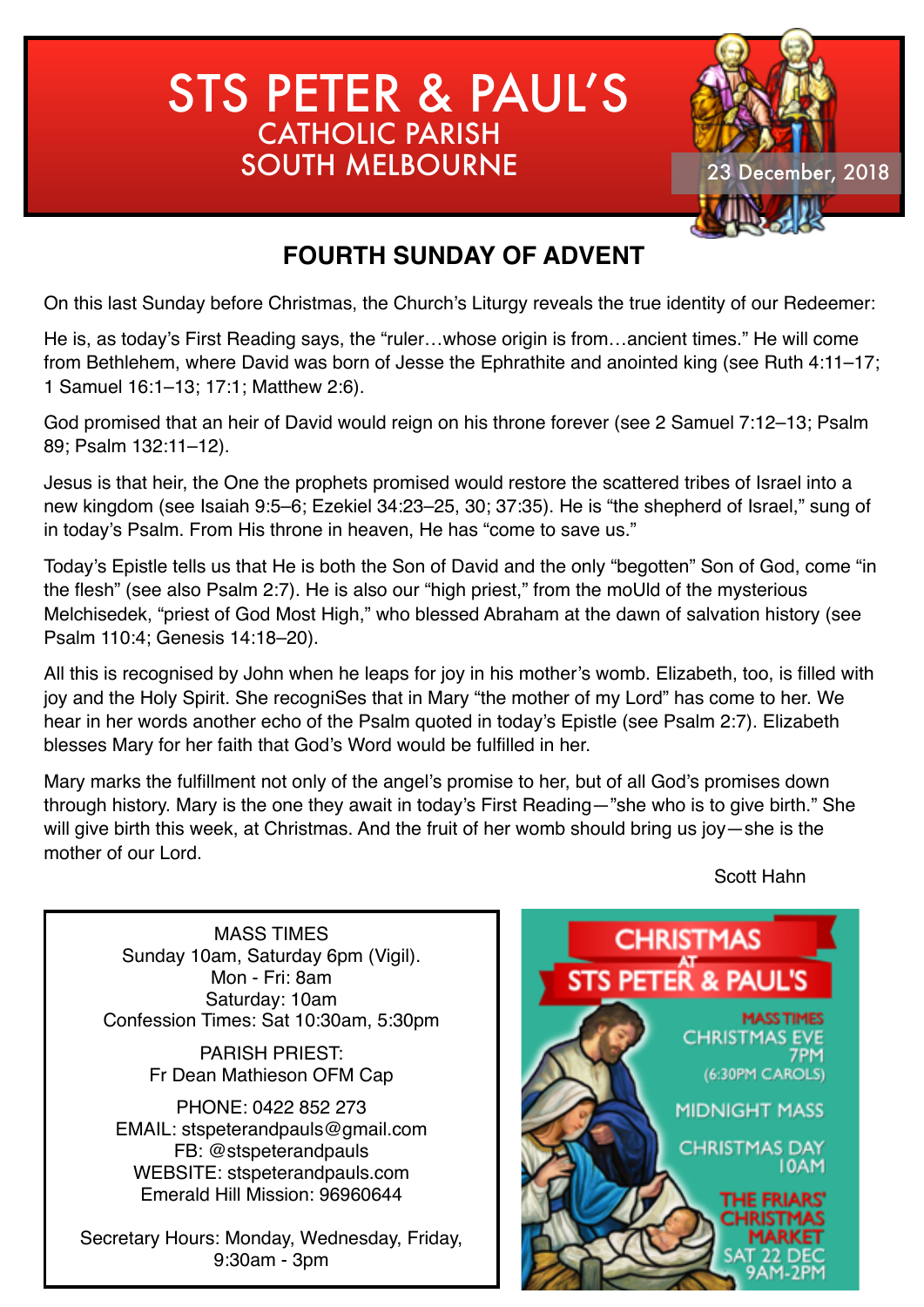#### *Please remember in your prayers and Masses the following people who are ill:*

Sr. Annunciata Fcj, Pauline O'Hara, Valda Hogan, Flo O'Hara, Sr. Joyce Stewart, Celestine Ressia, Peter Wood, Vandersman Family, Joanne Kilmer, Liliana Bobadilla, Ruby Roxas, Eunice Costa, Richard Fennessy, Eunice Costa, Giovanna Santarossa, James Burnes, James Watkins, Bonnie Breen, Maurita Carlisle, Jeff Martin, Naomi McSweeney, Mary Quirke, Ilse Miranda, Neil Baker, Helen Keighery, Alison Fraser